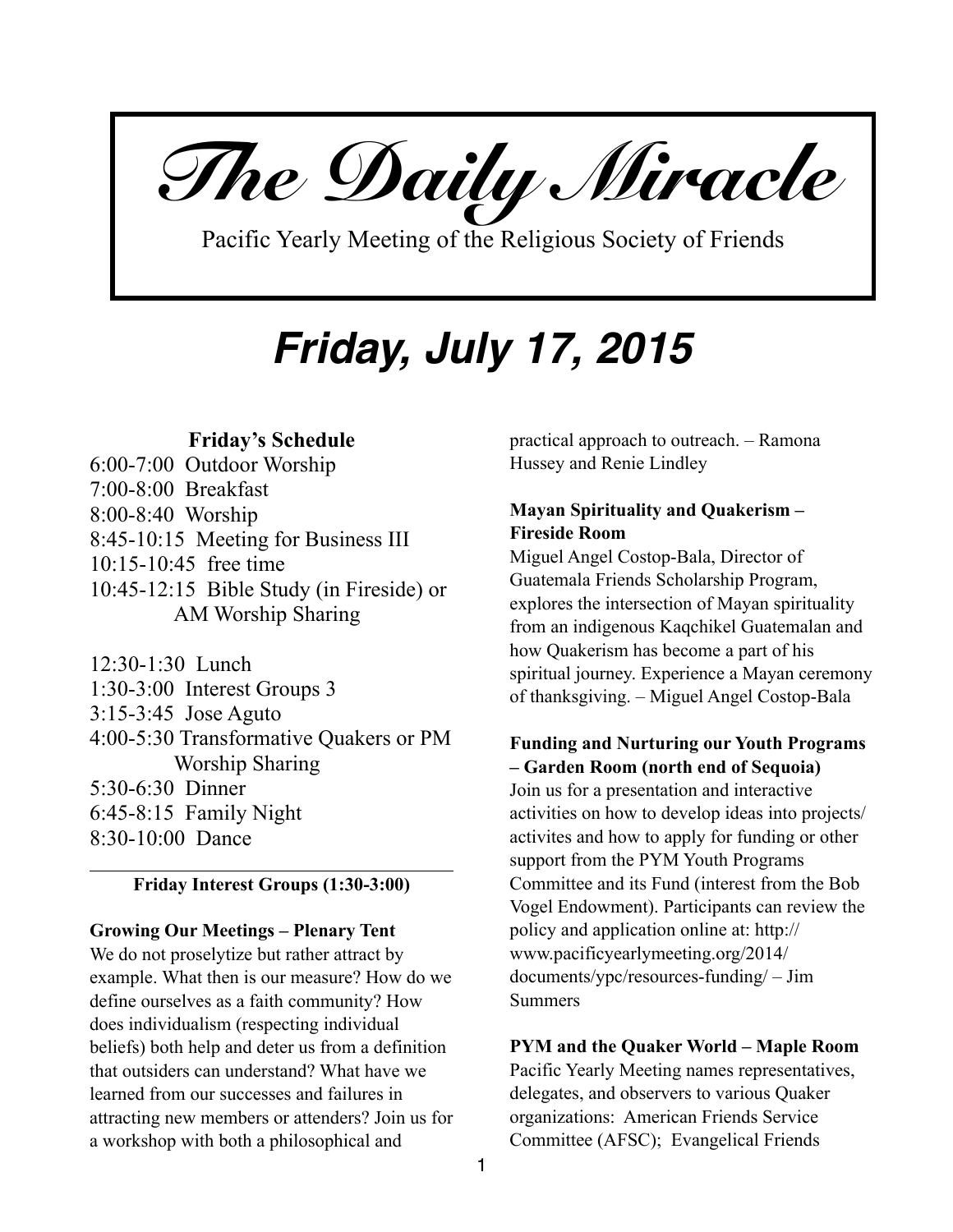Church Southwest; Friends Committee on Legislation of California (FCLCa); Friends Committee on National Legislation (FCNL); Quaker Earthcare Witness; Friends General Conference (FGC) Central Committee; Friends Peace Team Project Board of Directors; Friends United Meeting (FUM); FWCC Section of the Americas; Reunion General de los Amigos en Mexico; William Penn House Board.

The nominating committee is sponsoring an interest group to provide opportunity for representatives, delegates, and observers to report to yearly meeting. If you are a rep, delegate or observer come and share your experiences and reactions. For those who are not representatives, delegates, or observes, the interest group is an opportunity to learn more about the wider Quaker world. Enjoyable and informative! – David Barrows

# **Exploring and Deepening Spiritual Leadings – Sequoia "Middle"**

We will move from lively interactions into a period of guided writing. We will come out of the silence into spoken reflections with one partner, and conclude with worship sharing. – Judith Favor and Linda Rowell

## **Transformative Quakers**

Transformative Quakers meet this week Tuesday through Friday in Plenary room. Tuesday: Albert Smith Bigelow Wednesday: John and Alice Way Thursday: Marjorie Sykes Friday: Heberto Sein

**Friday, 4:00 pm: Heberto Sein** (1898-1977), a Mexican Quaker, activist, poet and interpreter, and one of the founders of Mexico City Friends Meeting and Casa de los Amigos. Presented by Nick (Nico) Wright, who lived and worked at Casa de los Amigos for ten years and is currently writing a book about the Casa.

**Climate Change with Jose Aguto**  If you missed Jose Aguto's interest group on Wednesday, 'The Climate Change Challenge: Legislative Possibilities and Earthcare Action', you have another chance to hear him today, 3:15 pm to 3:45 pm in the Plenary Tent. Jose is the Legislative Secretary of Sustainable Energy and Environment Program for Friends Committee on National Legislation (FCNL). Currently, Jose is on the advisory committees of Citizens Climate Lobby and the Center for Earth Ethics. Prior to joining FCNL in February 2012, Jose worked for the National Congress of American Indians (NCAI) as the Policy Advisor tribal energy, environment, natural resource, and climate change issues. Prior to NCAI he worked to protect and advance tribal sovereignty over their lands, air and water as Senior Policy Advisor at EPA's American Indian Environmental Office. Find out about FCNL's work on the challenge of climate disruption.

#### **Bible Study update**

Today will be our last mid-morning session of the week – all are welcome, for either a smallgroup consideration of a parable of Jesus, with Dean Olson, of Grass Valley Meeting, or a reading of another passage to be announced at the time, facilitated by Stephen Matchett, San Francisco, followed by small-group reflection in a choice of formats: (1) worship-sharing, (2) conversation or (3) written reflection using "Friendly Bible Study" queries, facilitated by Kate Watkins, Santa Monica. 10:45 in Fireside.

For early risers and others who just can't get enough, Saturday's Bible Study is scheduled for 6:00 am – yes that's right, before breakfast – in Fireside. By tradition, this closing session will be held as a Meeting for Reading, as described in Michael Birkel's Engaging Scripture: Reading the Bible with Early Friends – that is, a Meeting for Worship in which the vocal ministry consists of reading passages from the Bible, with or without elaboration by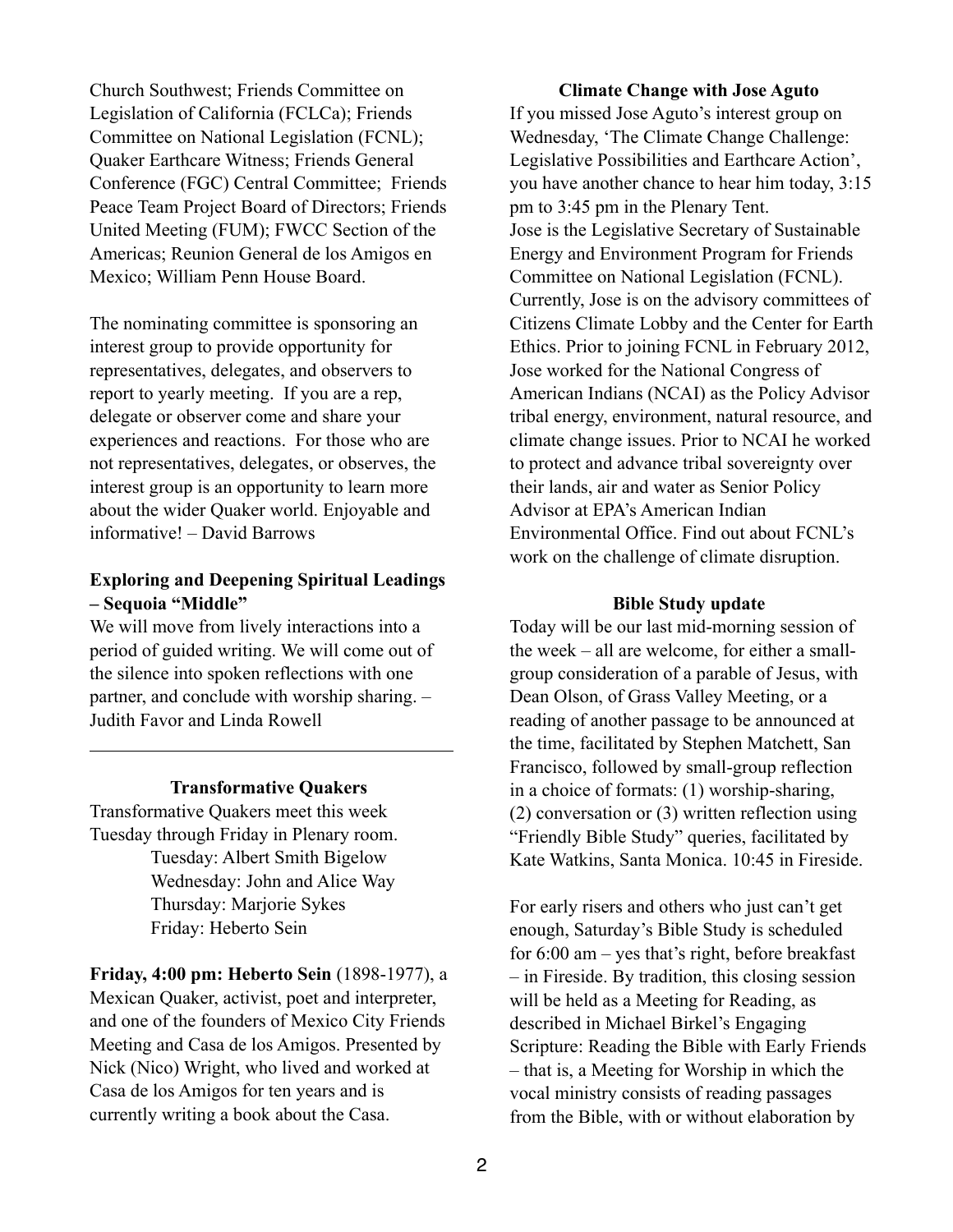the speakers. All are welcome. Expect the unexpected.

#### **Lunch hour**

Lunch for general PYM attendees begins at 12:30. The Children's Program gets there early. Please wait until 12:30 to let the children have a chance get their lunch first.

#### **Family Night**

Sign ups are still open until 12 noon today for Family Night. Please keep your presentation to 3 minutes, and around the Quaker centered theme of "Love and Justice." Questions: see Linda Rowell

#### **Worship-Sharing Evaluations**

Please return Worship-Sharing evaluations to the box in the back of the tent. Facilitators, if you can, be sure the evaluations are distributed in your W-S groups; that would be wonderful. Collect them if you can and return them to the box with whatever is left of your packets.

**2016 Spring Service Learning Camp** will be held March 22-27 at Quaker Oaks Farm. Teens are invited to come and learn while creating community with Native Americans in the Central Valley of California. This exciting collaboration between Quakers and the Wukchumni People is breaking down barriers as we learn to see the world and each other in new ways.

#### **Report from the Registrars**

Where do Friends bank? So far this week the Registrars have received 171 checks. Half of these checks were drawn on four financial institutions: Wells Fargo (18%), Chase (12%), Bank of America (12%), and the Redwood Credit Union (7%). The remaining checks were drawn on another 60 banks and credit unions.

## **Quakerspeak.com**

Want a quick, Friendly lift every Thursday? See free short videos at Quakerspeak.com, a

delightful project of Friends Journal. Also, you can try a funny one, "Quaker memes," at quakerprobs.tumblr.com. – Roena Oesting and Debbie Kimball

**Friends Peace Teams** works with people in Africa, Central America and Columbia, and Asia West Pacific to help them recover from war and trauma, gain access to clear water, and build peaceful healthy communities. Come hear what Friends Peace Teams does at 8:00am Saturday.

# **Checkout Instructions from the Registrars and Arrangements**

As some of you are leaving us already, please be mindful of the following:

1. Please be sure to **return** your plastic name tag holder to the boxes in the dining hall, Plenary tent, or at the table in Maple. You may keep the paper name tag, but the holders can be re-used next year and are pricey!

2. If you rented **linens** – put the sheets, towel, and washcloth into the pillow case and leave everything **on your bed**. Please do not bring them back to Maple. The Walker Creek Ranch staff will thank you.

**Reimbursements for Travel Expenses**  If you are the official representative of your Monthly Meeting to PYM, or if you are a PYM officer or committee clerk, you are eligible to be reimbursed for all or part of your travel expenses to and from this Annual Session. To be reimbursed, you need to enter your information on a **Sign-In Sheet for Travel Reimbursement** form. These are on a long brown clipboard on the table at the back of the Plenary Tent. Any required itemizations and receipts may be emailed to roy@allen79.org, or postal-mailed to:

Roy Allen, PYM Treasurer 580 Tamarack Drive San Rafael, CA 94903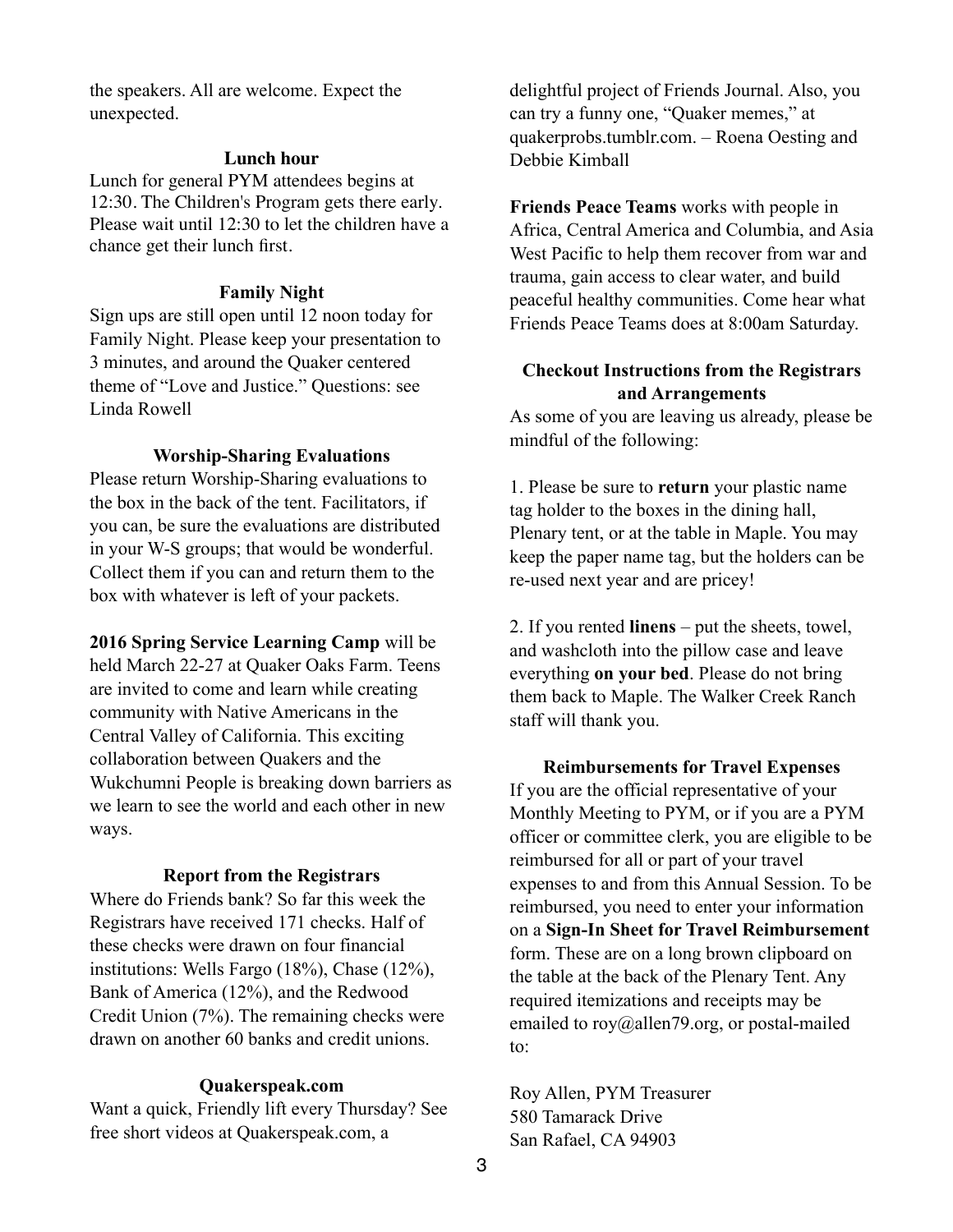If you have any questions after reviewing the form, please ask Roy.

# **Last Chance for Earthlight Books**

Today is the last day for the Earthlight Bookstore -- it will be open from 10:30-6:30 Friday. The bookstore offers many possibilities for your reading pleasure. Besides the wide selection of children's books and Quaker publications, the store has a variety of music, poetry, and even puppets (Folkmanis). Of further interest are books by PYM authors on numerous subjects. Here is a list of some of the authors you may know:

- Elizabeth Boardman *(Where Should I Stand? Letters From Lillian)*
- Josephine Duvenek *(Life on Two Levels; an Autobiography)*
- Henrietta Groot *(Come to My Village)*
- David Hartsough *(Waging Peace; Global Adventures of a Lifelong Activists)*
- Tom King *(History of San Jose Quakers, West Coast Friends)*
- Laura Kohl *(Jonestown Survivor; An Insider's Look)*
- Mary Miche *(Nature's Patchwork Quilt; Understanding Habitats)*
- Anthony Manousos *(Transformative Quakers 2014 & 2015, Quakers and the Interfaith Movement, Howard & Anna Brinton; Reinventors of Quakerism in the 21st Century)*
- Peggy Senger Morrier *(Miracle Motor; a Pert Near True Story)*
- Ann Scott *(On Mother's Lap)*
- Paul Seaver *(The Explosive Emergence of the Quaker Movement)*
- Cindy Spring *(Earthlight; Spiritual Wisdom for an Ecological Age)*
- Susan Strong *(Move Our Message)*
- Lynn Waddington *(Staying True; Musings of an Odd Duck Lesbian Approaching Death)*

# **Sending Aloha to Sandy Yee**

Friends may know that Sandy Yee was a Representative to PYM for Honolulu last year. Sandy had planned to attend again this year with his wife Ona Lee. Instead Sandy found himself in the hospital just as PYM began. Those who would like to sign a card for Sandy can find the card outside the Dining Hall after lunch today.

## **Attenders List**

Joe Magruder has been putting together an attenders list, with names, phone numbers, email addresses, and meetings. A draft copy is posted on the dining hall windows. Please check your entry and make any corrections today. Copies will be available Saturday to take home.

# **Western Young Friend New Years Gathering**

**When** – December 28-January 2

**Where** – at a camp facility in northern

California (location pending)

**Who** – intergenerational hosted by Young Adult Friends.

Families welcome.

**What** – creating community to ring in the New Year Quaker style through...

- Breaking of bread
- Song
- Games
- Unity with nature
- Worship
- Acro yoga
- And random acts of kindness

Plus a special Year End celebration!

Newyearsgathering.org

Come join us for our 40/41st year!

# **CPQM Directory Correction**

Christie Monson's correct email address is ChristieCopepod@aol.com. It appears in the CPQM directory misspelled (without the "e" in her first name).